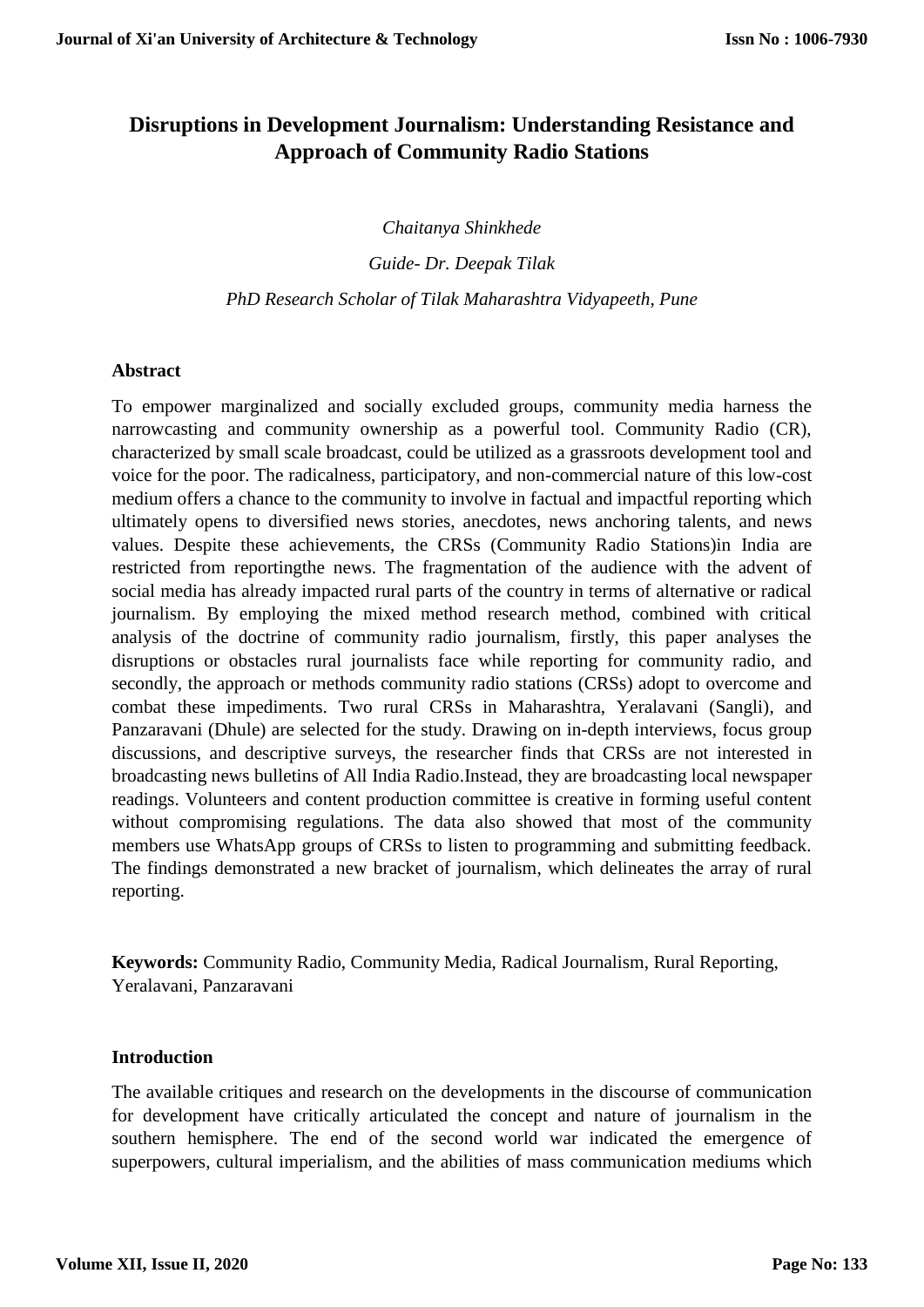classified the world based on the political strengths and economic prosperity. The developing nations struggled for basic needs and requirements as consequences of the imbalance in the power structure of the continents. The world was divided into the marginalized and the elites. The socio-economic attributes represented the political situation of the developing nations, which further enhanced the moral and ethical frameworks of various disciplines, education systems, and rationale of the nation. The term development journalism may not have the significance and utility to developed nations as it possesses in the third world countries. As the most affected population of the earth, the duty of journalism in developing countries is beyond reporting factual data, awareness aboutgovernment schemes, and entertaining the public. It must contribute to the development schemes, projects, plans of the country either formed by the government or public with an alternative viewpoint of the world. The process of change is required fearless reporting with the notion of social responsibility, often with reactance from the government. In this scenario, the challenge is the information-flow as the marginalized and the poor are often excluded and deprived of technology and information. Mainstream media of such nations might ignore the grassroots. In a result, their voices are left unheard to the world. On the other hand, radical media or alternative media could do the exact opposite.

# **Development Journalism and Community Media**

As the term development varies in most discourses and social reality, the journalism associated with this term is difficult to explain. It is defined differently by various scholars based on their perceived intelligence. Ogan (1982) indicates the development of journalism terms in two contexts. First: it is a process to facilitate and implement the development goals set by the government. Second: It is similar to investigative reporting. Viewed in this manner, the role of development journalism is to evaluate the development plans formed by the government and track the implementation process and report shortcomings. According to Vilanilam (2009), development journalism is catering to the process of development in developing nations. He has added few indicators to the discourse defining the concept more elaborately. On the other hand, Murthy (2016) argues that despite covering socio-economic and cultural aspects, the discourse of development journalism does not differ drastically from regular news coverage. Development journalism occurs over a particular period, reporting, or covering the process of development rather than the events (Agarwala, 1978).

Scholars often engage in the conceptual confusion between the Alternative,Radical, Community, and Underground media. As a matter of fact, the values and conception of all these terms are similar — however, the situational characteristics and involved public divide these terms in the application. The conventional establishments of mainstream media are deliberately unfollowed by radical media articulating an alternative perspective on society and culture.Atton (2003) defines 'alternative' as simply non-mainstream while he claims the term 'radical' fueled with the notion of social change. Radical Media is dedicated to the welfare of ordinary people while playing watchdog on governmental activities.The underground press is an anti-establishment, opposing the political and cultural inventions and publishing aggressive news stories against the authorities (Watson and Hill, 2012).

On the other hand, community media caters to a limited group of people formed by race, ethnicity, religion, interests, preferences, and region. Community media is not a corporate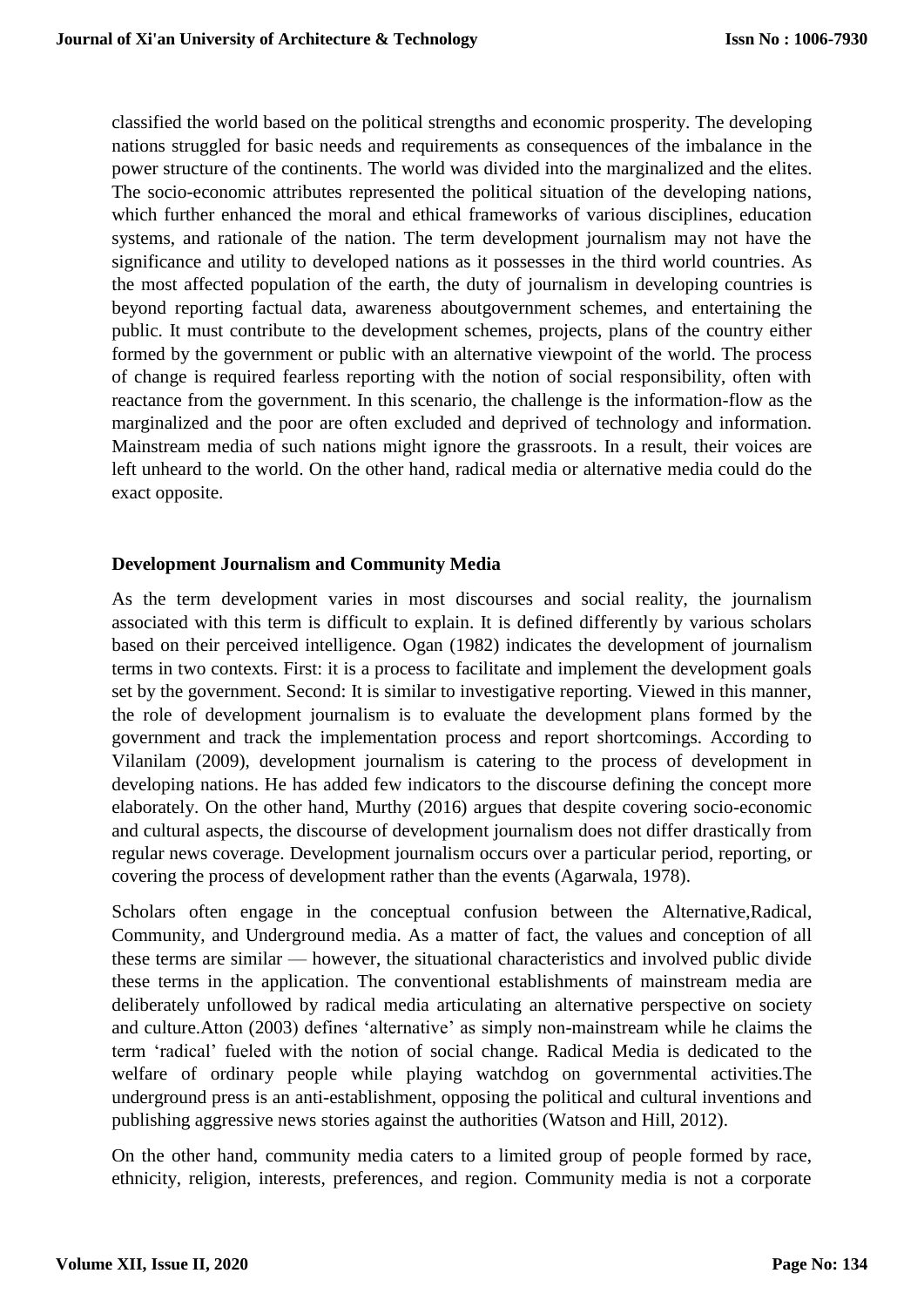entity, hence confines to the interest of the specific community and operates under the code of conduct designed by the government. Howley (2010) emphasized on the 'place' while discussing the framework of community media in his detailed analysis. Among the various factors which make a community, he connects Culture (shared senses, tradition and custom, dress and food, sound, and imagery)to the regional proximity. The programming or content production in community media requires access and participation of community members. However, the transmission of information between one source to another must express the soul of the community (Berrigan, 1979).

# **Community Radio: A Primary Tool for Development Communication**

Tabing (2002) defines community radio station (CRS) as "the one that is operated in the community, for the community, about the community, and by the community." (*p.9*)Over the years, particularly in developing nations, CR has widely recognized and utilized as a powerful tool of development, change, and progress. CRSs often broadcast with low power transmission, which constrains the broadcast to a specific geographical area. Those who reside within this region can listen to the programming. This feature allows CR to cater to the local population and give exposure to the local issues with a problem-solving approach. The non-commercial structure of CR indicates the purpose and objective of this medium. CR offers community access to information and means of communication (Bhat and Ramakrishnan,2014). The medium should act as a catalyst for development conserving folk art and music, maintaining harmony and solidarity, and encouraging community participation in every aspect. Through effective programming, CR is expected to generate participatory development and collaborative campaigns. Considering the latest developments in the sector, Malik (2017) observes CR asa bottom-up participatory communication tool with an approach for social change through innovative techniques.

**Characteristics of Community Radio**

| Autonomous          | Niche Broadcasting     |
|---------------------|------------------------|
| Non-commercial      | Local Reach            |
| Low operating cost  | Democratic             |
| Community Ownership | CommunityParticipation |

| Table 1: Characteristics of Community Radio |  |
|---------------------------------------------|--|
|---------------------------------------------|--|

There are currently 185 operational community radio stations in India (mib.gov.in). The state of Maharashtra has 18 CRSs, actively contributing to the respective community (CR Compendium, 2019). In the global context, particularly in developed nations, this medium is known as HAM radio, as the purpose is mainly entertainment. Nevertheless, the studies have shown us the significance of CR in developing nations. However, the medium faces numerous impediments around the globe. In India, the CR sector is restricted to follow certain activities and actions which havedisrupted the model.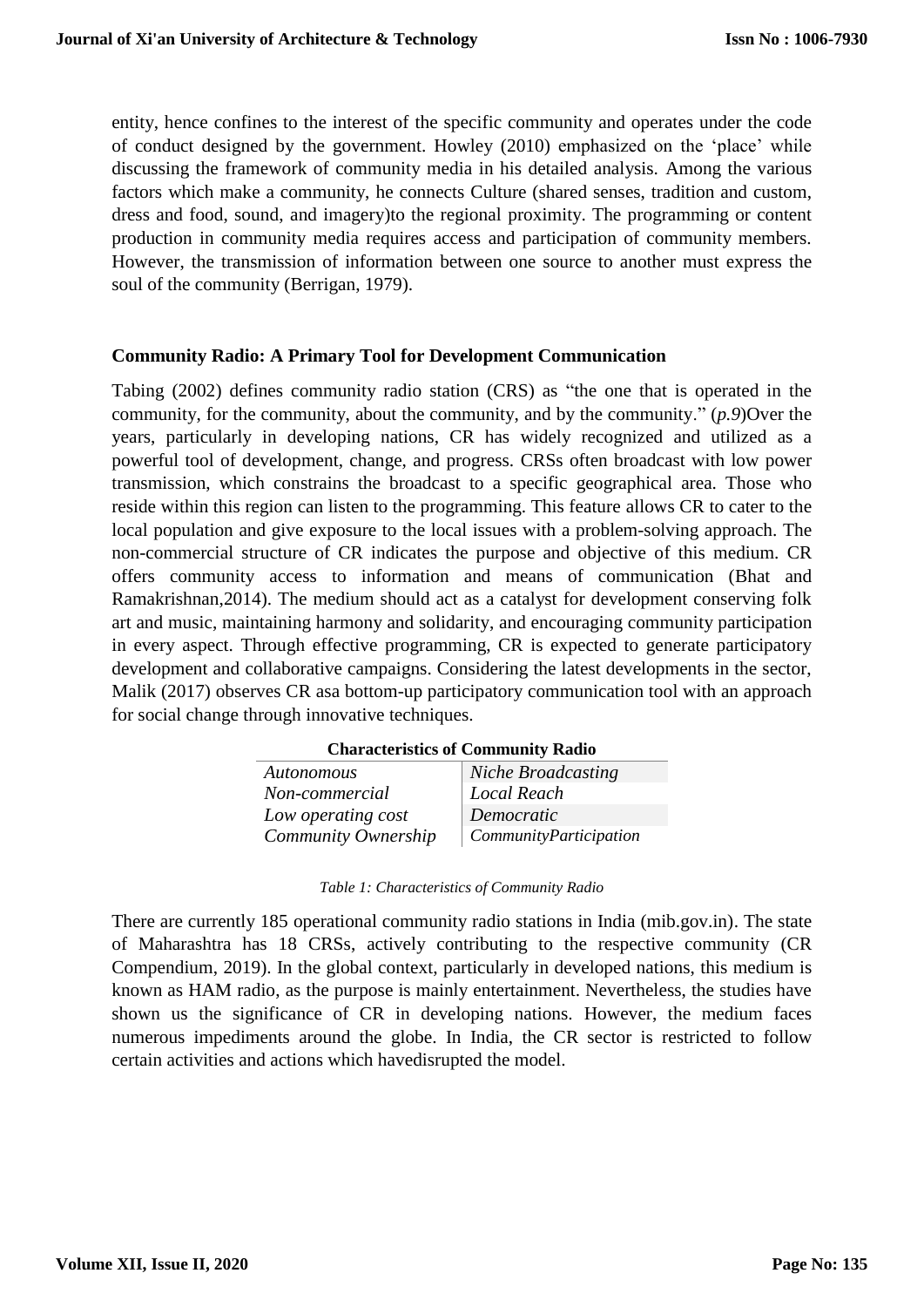# **Restrictions on Community Radio Sector in India**

There is a code of ethics of operating a community radio station worldwide. In other words, scholars and researchers have agreed upon the implements to design universal operational guidelines to facilitate the broadcasting process without compromising the ethical standards and codes. However, as long as these stations are monitored and controlled by the government, there would be a set of broadcasting policy to maintain the wellness of the nation.

Ministry of Information and Broadcasting, GOI has published policy guidelines for setting up community radio stations in India. In this set of instructions, the operational guidelines, after setting up the station, can also be found. In the light of the objective of the present research paper, few of the restrictions which are ultimately disrupting the journalism and information flow of CRSs are mentioned in the following table.

#### *Sr. No. Guidelines, Regulations, and Impositions on Community Radio Stations in India*

| $\mathcal{I}$  | It should be explicitly constituted as a 'non-profit' organization and should have a<br>proven record of at least three years of service to the local community.                                                                                                   |
|----------------|--------------------------------------------------------------------------------------------------------------------------------------------------------------------------------------------------------------------------------------------------------------------|
| $\overline{2}$ | Community Radio should maintain separate bank account irrespective of the parent<br>organization                                                                                                                                                                   |
| $\mathfrak{Z}$ | Programs for broadcast should be relevant to the educational, developmental, social, and<br>cultural needs of the community.                                                                                                                                       |
| $\overline{4}$ | The Permission Holder shall have to adhere to the provisions of the Programme and<br>Advertising Code as prescribed for All India Radio.                                                                                                                           |
| 5              | The Permission Holder shall not broadcast any programs, which relate to news and<br>current affairs and are otherwise political.                                                                                                                                   |
| 6              | The Permission Holder shall ensure that nothing is included in the programs broadcast,<br>which: A. Offends against good taste or decency. B.It contains criticism of friendly<br>countries.                                                                       |
| 7              | CRS shall be expected to cover a range of 5-10 km. For this, a transmitter having a<br>maximum Effective Radiated Power (ERP) of 100 W would be adequate.                                                                                                          |
| 8              | Transmission of sponsored programs shall not be permitted except programs sponsored<br>by Central & State Governments and other organizations to broadcast public interest<br>information.                                                                         |
| 9              | Limited advertising and announcements relating to local events, local businesses and<br>services, and employment opportunities shall be allowed. The maximum duration of<br>such limited advertising will be restricted to 5 (Five) minutes per hour of broadcast. |
| 10             | Revenue generated from advertisements and announcements as per Para 8 (ii) shall be<br>utilized only for the operational expenses and capital expenditure of the CRS.<br>Table 2: Regulations and Policy Guidelines for Community Radio in India                   |

*(Source: https://mib.gov.in/sites/default/files/c1\_0.pdf)*

# **Research Methodology**

This study is an attempt to find the obstacles faced by rural community radio stations, which disrupts the process of development journalism. In addition to this, the researcher will attempt to examine the approach of selected CRSs towards the solution to the restrictions and regulations formed by the government. Studying the approach will produce innovative methods and techniques of broadcasting as well as chosen alternatives. Ultimately these innovations can formulate a new bracket of journalism and stand out as an example for other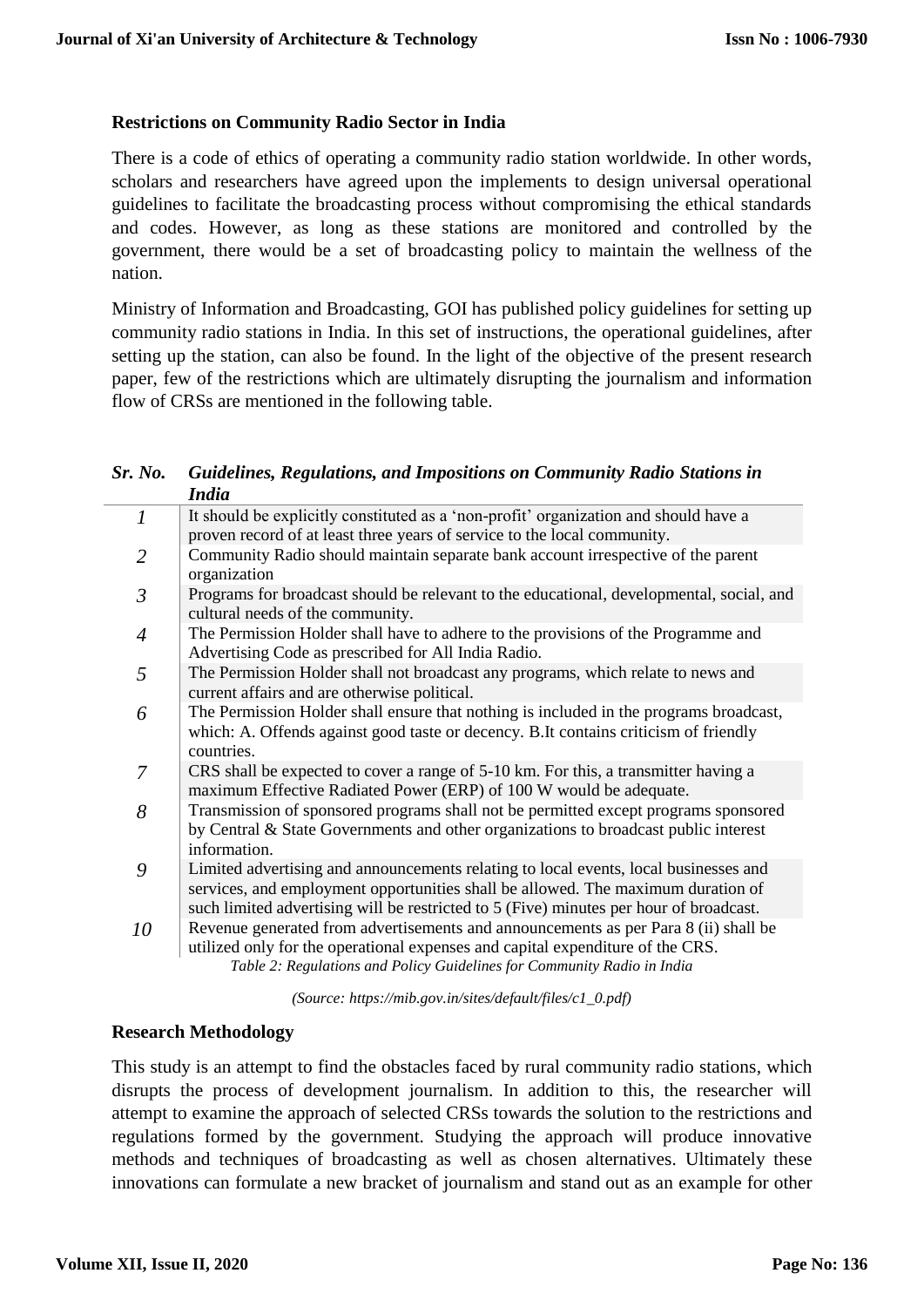rural CRSs in India.The fulfillment of the proposed aim required the support of qualitative and quantitative data in the same study. Hence, the mixed-method research design was employed. The researcher has referred to Creswell's (2003) definition of mixed-method research in which he proposes to collect, analyze, and integrate both qualitative and quantitative data in a sustained program of inquiry. Creswell (2007) has suggested three approaches to data collection. The concurrent approach has been adopted in the present study, which allows collection of both qualitative information and quantitative data at the same time and present in a single study giving equal weightage for analysis and interpretations (Wimmer and Dominick, 2014).

# **Objectives**

- To understand the nature ofpolicy guidelines designed for the Community Radio sector in India
- To examine the approach of selected community radio stations towards the policy guidelines designed by the government.
- To investigate the problem-solving techniques and alternative solutions adopted by selected community radio stations.

# **Data Collection and Analysis**

Two rural community radio stations in the state of Maharashtra was selected for the study. Since this research paper aims to evaluate techniques of development journalism employed by CRS, it was apparent to select only rural CRS for study.

Qualitative information was collected using in-depth interviews and focusgroup discussions. Structured interviews were taken with the station manager, radio jockey's, volunteers, and interns. Focus-group discussion was organized with community members who frequently contributed to content production. A similar pattern of questions and framework was followed at both CRSs.

The survey method was selected to collect quantitative data. The primary aim of the survey was to analyze the listening habits, sources, interests, and preferences of community members. Also, it was necessary to investigate the perception of community members towards the programming related to news and local news reporting. Similarly, it was necessary to analyze the perception of CR staff on news reporting and rural journalism. For the purpose, three surveys were conducted.

The snowball sampling method was selected for the audience survey as there had been no survey defining the exact listenership figures at both CRSs. The questionnaire was prepared accordingly and distributed through partakers from the eight-direction surrounding a CRS. The sample size for the audience survey was four-hundred. The collected data from both stations were analyzed and presented in a single table as the respondents are considered as a universal audience group. A purposive sampling method was used for the CR staff survey. Questions were formed using the Likert scale, and the collected responses were inserted in SPSS for interpretations and analysis.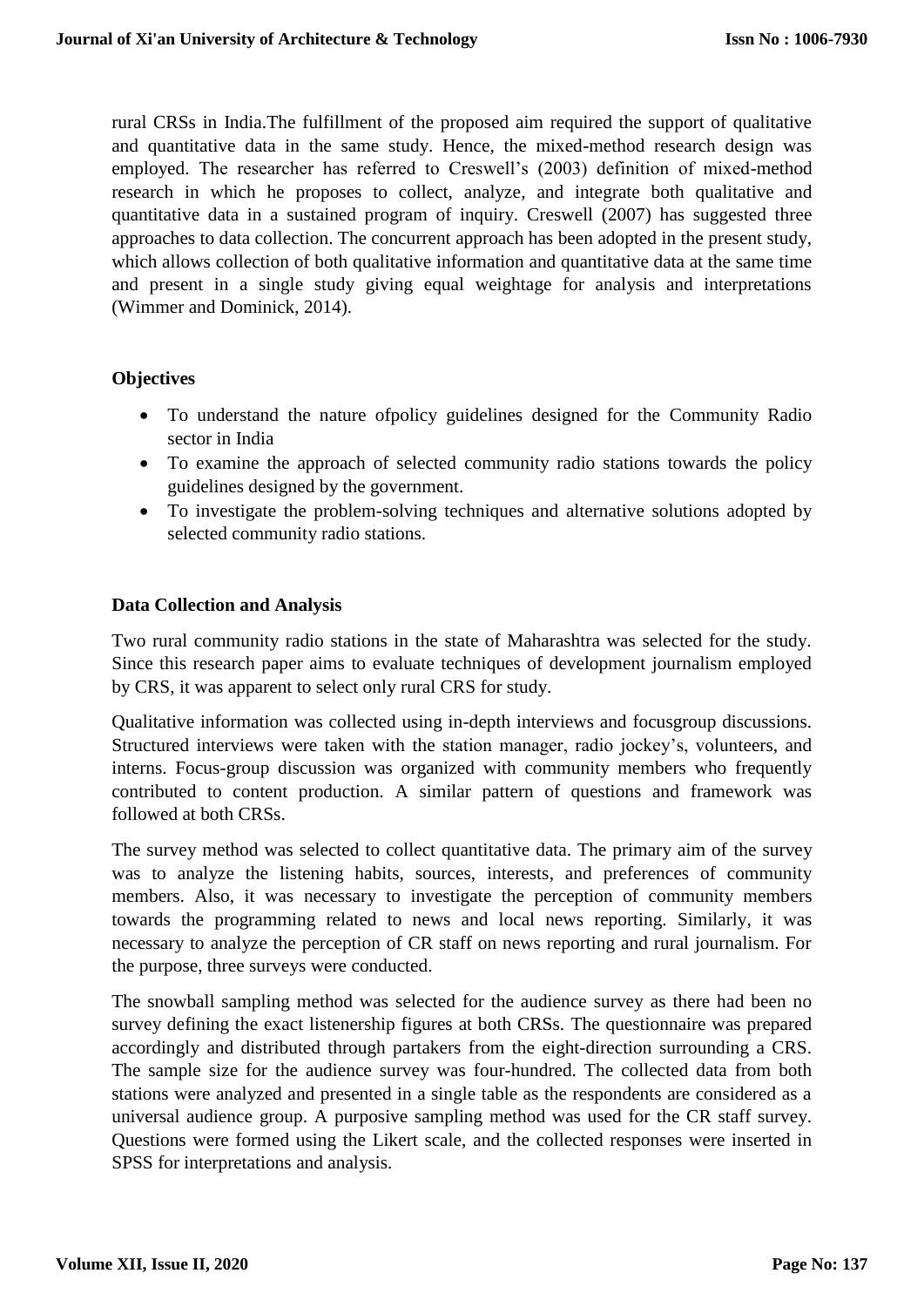# **Profile of Selected Community Radio Stations**

Yeralavani (Jalihal, District: Sangli) and Panzaravani (Pimpalner, District: Dhule) CRS is selected for the study. The following table indicates the necessary information about these selected CRSs:

| Community<br>Radio | <b>Frequency</b> | Launch<br>Date | <b>Parent</b><br><b>NGO</b> | Location  | <b>Broadcast</b><br><b>Hours</b> | <b>Broadcast</b><br><b>Timings</b> | Language |
|--------------------|------------------|----------------|-----------------------------|-----------|----------------------------------|------------------------------------|----------|
| Yeralavani         | 91.2 MHz         |                | Yerala                      | Jalihal.  | 11 Hours                         | 6 am to 12                         | Marathi  |
|                    |                  | 31-07-2011     | Projects                    | Taluka:   | 30                               | pm $& 4$                           | and      |
|                    |                  |                | Society                     | Jath,     | <b>Minutes</b>                   | $pm$ to 11                         | Kannada  |
|                    |                  |                |                             | District: |                                  | pm                                 |          |
|                    |                  |                |                             | Sangli    |                                  |                                    |          |
| Panzaravani        | 90.4 MHz         | 16-04-2017     | Lupin                       | Jebapur,  | 7 Hours                          | $7 \text{ am to } 11$              | Marathi  |
|                    |                  |                | Human                       | Taluka:   |                                  | am $& 4$                           | and      |
|                    |                  |                | Welfare                     | Pimaplner |                                  | pm to 7                            | Ahirani  |
|                    |                  |                | and                         | District: |                                  | pm                                 |          |
|                    |                  |                | Research                    | Dhule     |                                  |                                    |          |
|                    |                  |                | Foundation                  |           |                                  |                                    |          |

#### *Table 3: Profile of Selected Community Radio Stations*

Yeralavani CR operates from two studios. First is in the Jalihal village from where they broadcast, and the other is in Sangli, a district place where the original content is produced. Yeralavani operates intending to empower and develop the local community. Yeralavani attempts to the aware community about government schemes, plans as well as relevant information on various topics such as epidemics, agricultural trends, educational and job opportunities. The region is known as Yerala, and it has been declared as a drought-prone region by the government of India. This area is remote and backward. The Jalihal village is situated on the border of Maharashtra and Karnataka. As a result, the local dialect is a combination of these languages, which is challenging to grasp. In addition to this, the region faces numerous problems such as water scarcity, migration, illiteracy, and climate change.

Panzaravani is also operating under the remote and rural region. The region is populated by various tribal and communities which are illiterate. Their source of living is farming and cattle farming. The local dialect is called Ahirani, and most of the programming is produced in this dialect, which has benefited Panzaravani since its conception. The station seeks to provide information about new agricultural practices, government schemes, and create awareness about health and education. Preservation of tribal culture and helping the economy of the region has been an objective of Panzaravani.

# **Community Radio Journalism: Challenges, Struggle, and Solutions**

Since the GOI (Government of India) banned CRSs from reporting and broadcasting news, there is no independent array of community radio journalism in India. There are no community radio journalist exists in the CRSs. These policy guidelines are acting as a disruptive factor to produce journalism at the local level. The reason behind this restriction defines the influence of this medium at a grassroots level. To keep harmony and solidarity in the rural part of India, authorities are concerned over allowing CRSs producing local news affairs, announcements, and news stories. Authorities fear that the local news reporting on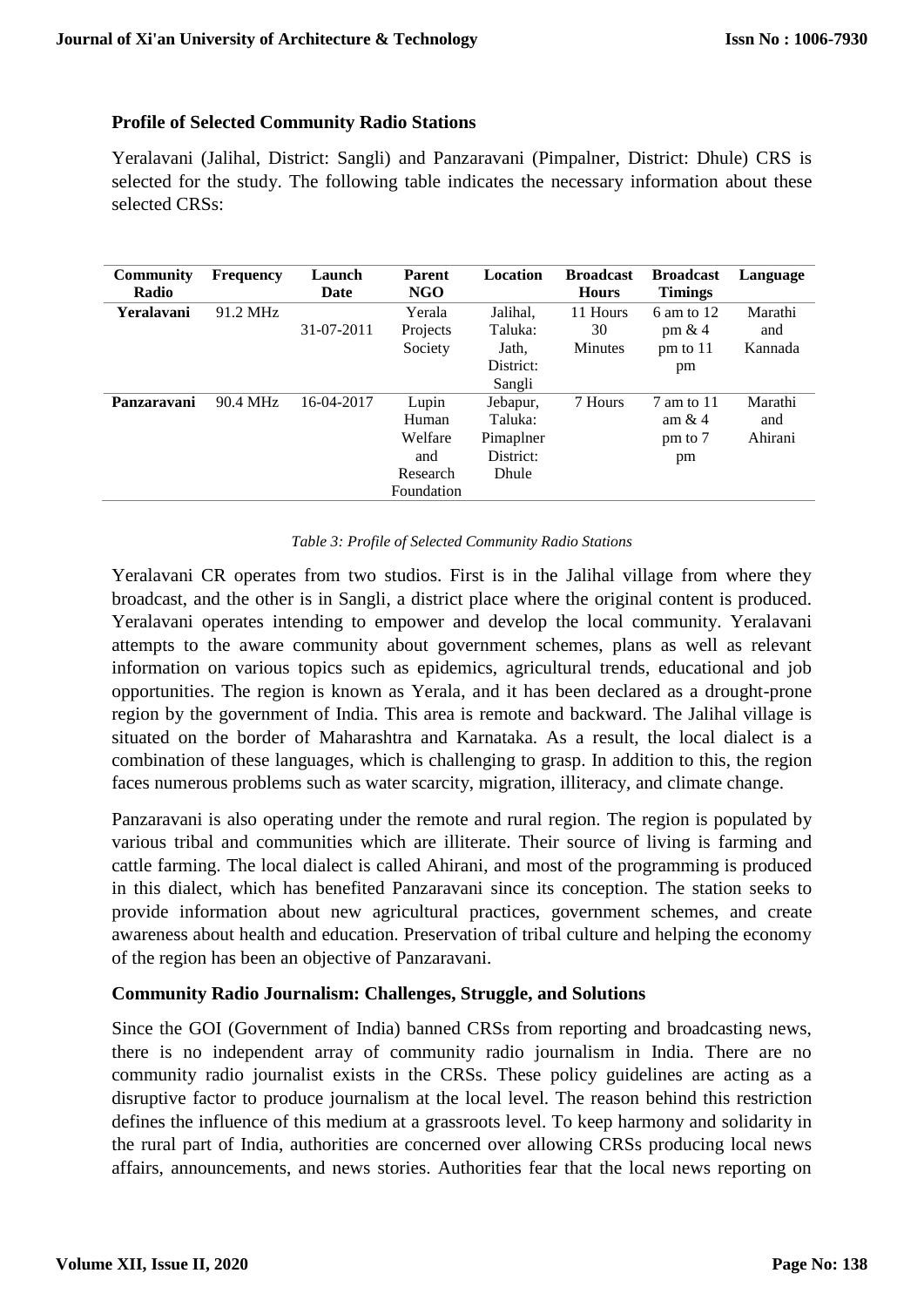CR can lead to communal violence, political interference, commercialism, and social unrest. These concerns are aggregable to an extent since the rural regions are often sensitive and backward. However, there is also a possibility that CRSs can prove to be anexcellent instrument of mediationbetween people and government and produce social transforming news stories leading to development and progress.

Recently, the ministry of information and broadcasting amended the policy guidelines for community radio stations. CRSs across the country are allowed to broadcast news and current affairs exclusively from state-owned All India Radio stations. CRS may translate the news bulletin of AIR in the local language or dialect. However, stations cannot make changes in the original format. In addition to this, the ministry declared that CRS could not charge lower for advertisements than the DAVP (Directorate of Advertising and Visual Publicity). The present ad rate is 4 rupees per second. Furthermore, the ministry allowed limited advertisements, announcements related to local events and businesses, and employment opportunities. The duration of such a broadcast is restricted to seven minutes per hour. The ministry of information and broadcasting has issued a document about the difference between non-news and current affairs. The document is consisting of several content categories that facilitate the process of programming as per the ministry rules. Ministry has disapproved of the transmission of sponsored programs unless they are sponsored by state and central government and any other organization with public interest information.

| <b>SRNO</b> | <b>CONTENT CATEGORIES</b>                                                                                                                                                |
|-------------|--------------------------------------------------------------------------------------------------------------------------------------------------------------------------|
|             | Information pertaining to sporting events excluding live coverage.<br>However, rive commentaries of sporting events of local nature may<br>be permissible                |
| 2           | Information pertaining to Traffic and Weather                                                                                                                            |
|             | Information pertaining to and coverage of local cultural events,<br>festivals.                                                                                           |
|             | Coverage of topics pertaining to examinations, results, admissions,<br>career counselling                                                                                |
| -5          | Availability of employment opportunities                                                                                                                                 |
| 6           | Public announcements pertaining to civic amenities like electricity,<br>water supply, natural calamities, health alerts, etc. as provided by<br>the local administration |
|             | Such other categories not permitted at present that may<br>subsequently be permitted explicitly by the Ministry of Information<br>and Broadcasting from time to time.    |

#### *Table 4: Content Categories*

*(Source*: *https://mib.gov.in/sites/default/files/Amendment%20in%20policy%20guidelines.pdf)*

These categories elucidate that the only information should be provided to listeners without opinions and personal biases. In other words, the ministry stresses on impartiality and objectivity which restraint CRSs to produce journalism. Broadcasting factual information will help communities to some extent; however, the impactful news stories and reports required elements like investigative reporting, freedom of speech, and aggressive language. To overcome the impositions, Yeralavani and Panzaravani have managed to produce alternative options. The innovative ideas have been implemented in programming without compromising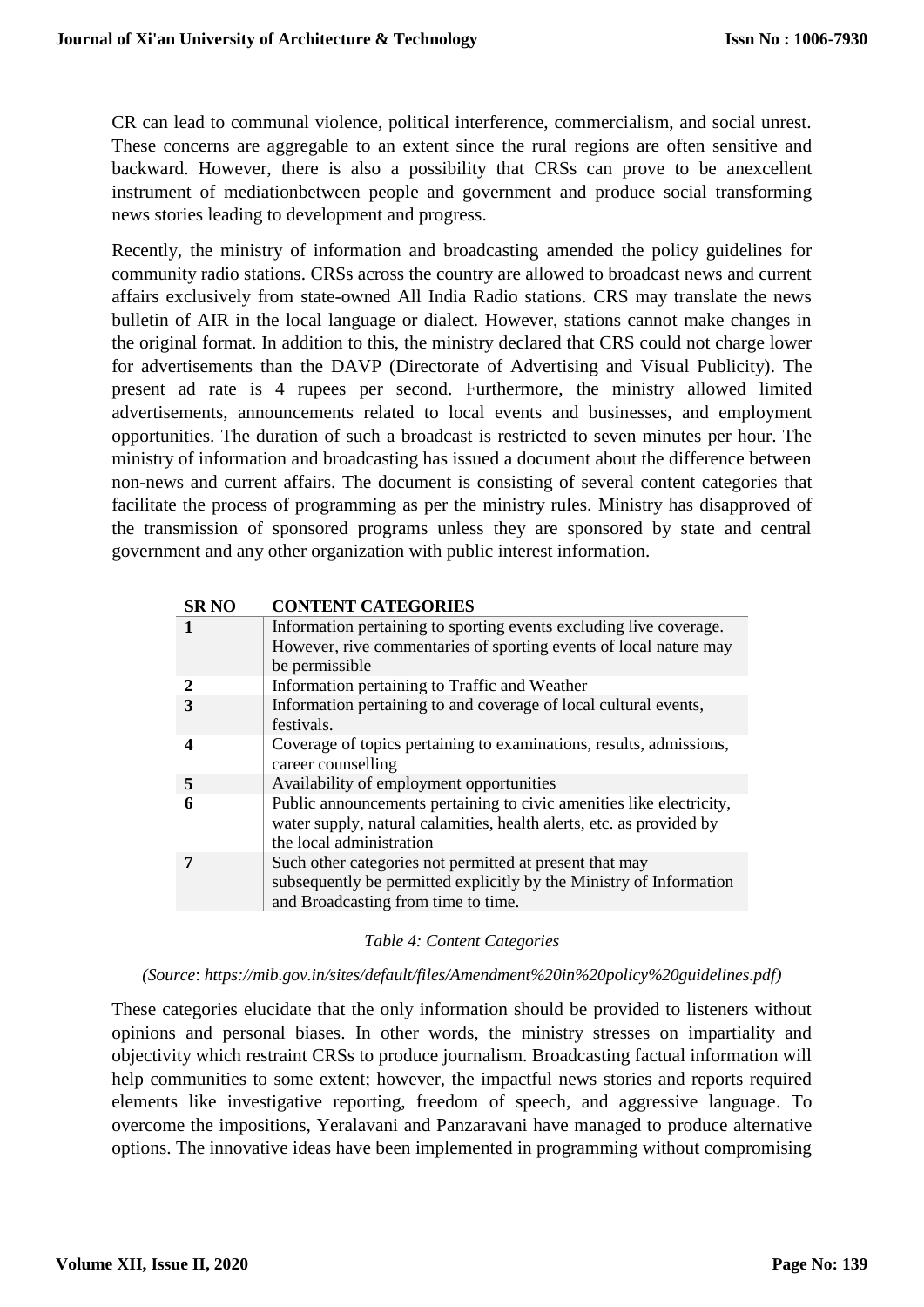the codes and ethics designed for CRSs. Following chart indicates the innovation in programming and alternatives:

| Sr. No | Yeralavani CR                                                                                                                                                        |
|--------|----------------------------------------------------------------------------------------------------------------------------------------------------------------------|
|        | In the program, 'Dainandin,'the announcer reads 'Sakal' newspaper every day. The                                                                                     |
|        | relevant news stories are given preference. The duration of the show is 15 minutes.                                                                                  |
|        | Daily newspaper reading does not tamper policy guidelines.                                                                                                           |
|        | In the phone-in programs, RJ's engage community members in the interaction on<br>recent developments in a particular field. It enables communication covering topics |
|        | otherwise cannot be aired due to policy guidelines.<br>The publicity is done through the programs instead of making jingles and spots. The                           |
|        | content strictly follows the guidelines. The announcements are always related to<br>community welfare.                                                               |
|        | The program 'RojgarVarta' (Employment News) highlights the classifieds in the local<br>newspapers. RJ reads these ads and helps job seekers.                         |

*Table 5: Innovations in Programming and Alternatives (Yeralavani)*

| Sr. No         | Panzaravani CR                                                                          |
|----------------|-----------------------------------------------------------------------------------------|
|                | The program 'Majha Sandesh' (My Message) features two fictional characters talking      |
|                | about local news and events with each other. The concealed format of this show allows   |
|                | RJ's to communicate regional news to listeners.                                         |
|                | The program 'Gav Sanvad' (Village Talks) highlights the major regional incidents and    |
|                | events through the discussion and expert interviews. Local news stories are covered     |
|                | through the panel discussions.                                                          |
|                | The phone-in programs often feature prominent journalists of the district. RJ's ask for |
|                | their opinion on a particular issue which elucidates the journalistic background and    |
|                | viewpoint.                                                                              |
| $\overline{4}$ | Relevant programs featuring the latest events and incidents are requested from other    |
|                | CR of the state. With this collaborative programming, the online platform MANCH         |
|                | dedicated to CR programming is utilized.                                                |

#### *Table 6: Innovations in Programming and Alternatives (Panzaravani)*

While studying the approach of selected CRSs towards these restrictions, the researcher witnessed the fact that both stations have denied and reluctant to broadcast the All India Radio's news bulletins. Instead, they have found the techniques mentioned above to be aware of and entertain their listeners. On asking the reason behind not broadcasting AIR news bulletins, the station managers of both stations showed the rage and despair towards the latest amendment. According to them, CRSs should be allowed to produce news and journalism.

To understand the approach and perception of the radio jockey's, station managers, interns, volunteers, and other members associated closely with CRSs, the survey was conducted at both CRSs. The purposive sampling method was employed,and forty respondents were selected. The questionnaire consists of ten closed-ended questions on a Likert scale. The following table indicates the results: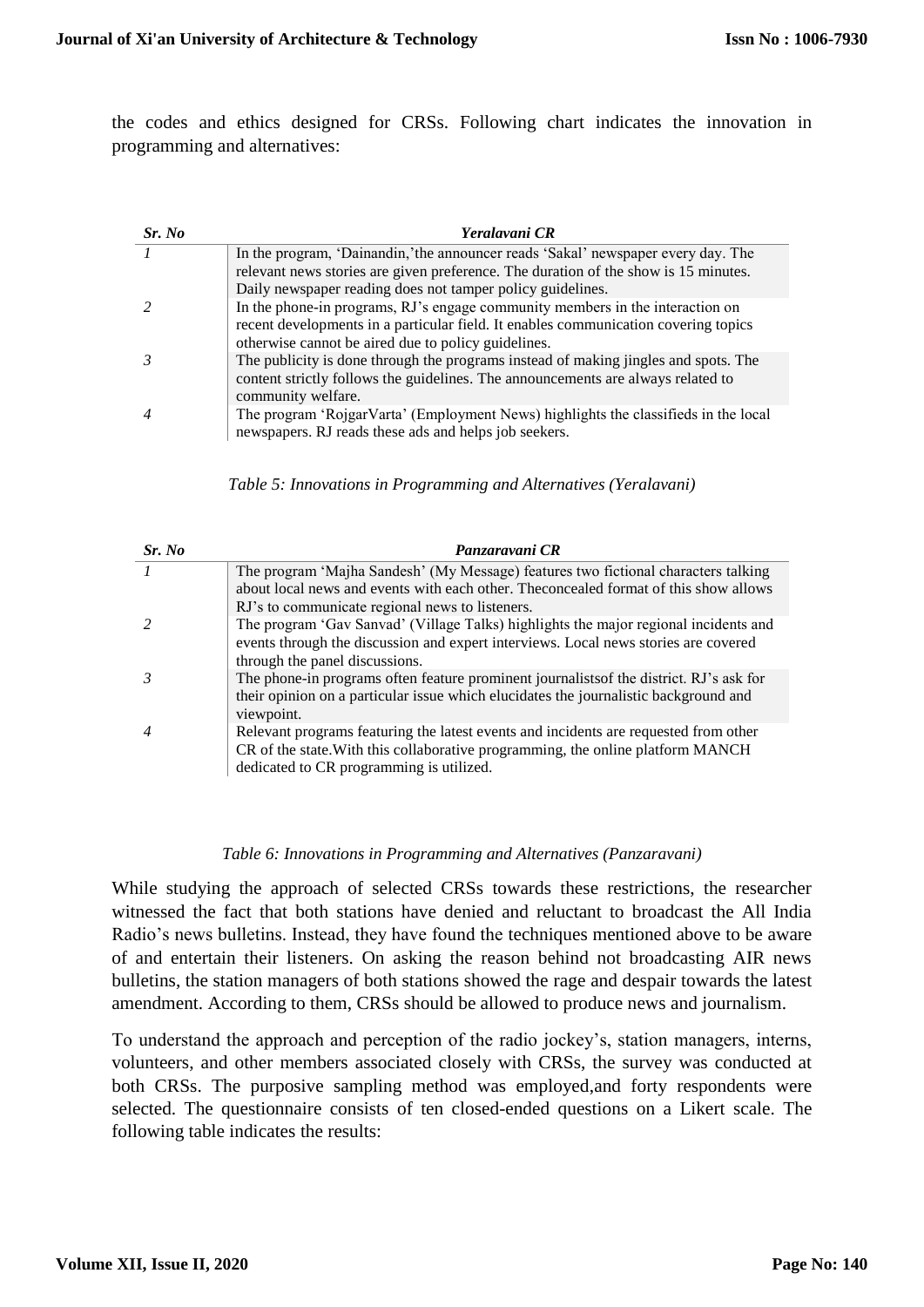| <b>Sr</b><br>No | <b>Statement</b>                                                                                                                 | <b>Strongly</b><br>Agree | Agree  | <b>Natural</b> | <b>Disagree</b> | <b>Strongly</b><br><b>Disagree</b> |
|-----------------|----------------------------------------------------------------------------------------------------------------------------------|--------------------------|--------|----------------|-----------------|------------------------------------|
| 1               | Reporting News and News<br>Stories willIncreases Job<br>Opportunities at CRS                                                     | 67.05%                   | 20%    | 5%             | 12.05%          | 0.00%                              |
| $\overline{2}$  | Only Information and<br><b>Awareness based Programs</b><br>Contribute Less Compare to<br><b>Implementation Based</b><br>Programs | 22.05%                   | 15%    | 12.05%         | 32.05%          | 17.05%                             |
| 3               | <b>Broadcasting AIR News</b><br><b>Bulletins Will Increase</b><br>Listeners                                                      | 10%                      | 15%    | 7.05%          | 35%             | 32.05%                             |
| $\overline{4}$  | Freedom of Producing<br>Journalistic Programs Will<br><b>Increase Listeners</b>                                                  | 22.05%                   | 5%     | 47.05%         | 20%             | 5%                                 |
| 5               | <b>Restrictions on Broadcasting</b><br>of Advertisements Limits<br>the Revenue of CR                                             | 77.05%                   | 15%    | 07.05%         | 00.00%          | 00.00%                             |
| 6               | <b>Sponsored Content Receives</b><br>More Listenership and<br>Participation                                                      | 70%                      | 17.05% | 07.05%         | 5%              | 00.00%                             |
| $\tau$          | The government should<br>Allow CRSs to Produce and<br><b>Broadcast News</b>                                                      | 90%                      | 10%    | 00.00%         | 00.00%          | 00.00%                             |
| 8               | Duration and Rates of<br>Advertisements should be<br>Raised                                                                      | 85%                      | 15%    | 00.00%         | 00.00%          | 00.00%                             |
| 9               | Producing and Broadcasting<br>News on Local Level Will<br>Disturb the Peace and<br>Harmony in Local<br>Community                 | 80%                      | 20%    | 00.00%         | 00.00%          | 00.00%                             |
| 10              | <b>CR Journalism Will Increase</b><br>Political Influence in the<br>Working and ___ in<br>Community                              | 67.05%                   | 07.05% | 5%             | 15%             | 5%                                 |

*Table 7: Perception of CRSs (N=40)*

The data indicates that the CRSs are not satisfied with the restriction on news production and broadcasting. At the same time, they are reluctant to broadcast news bulletins of AIR. News production will not only increase listeners but also create an array of local reporters. The CRSs do not appreciate the restriction on advertisements and sponsored content. The radio jockeys and other staff demands the freedom to produce journalistic content. The responses depicted the heartburn of CRSs about the latest amendments and advertisement rules. Sinceadvertising is a primary source of revenue of CRSs, limitations on broadcasting advertisements weaken the financial sustainability of CR.

It was significant to analyze the perception of listeners towards CR journalism. Hence, the survey was conducted at both CRSs. The following table indicates the responses: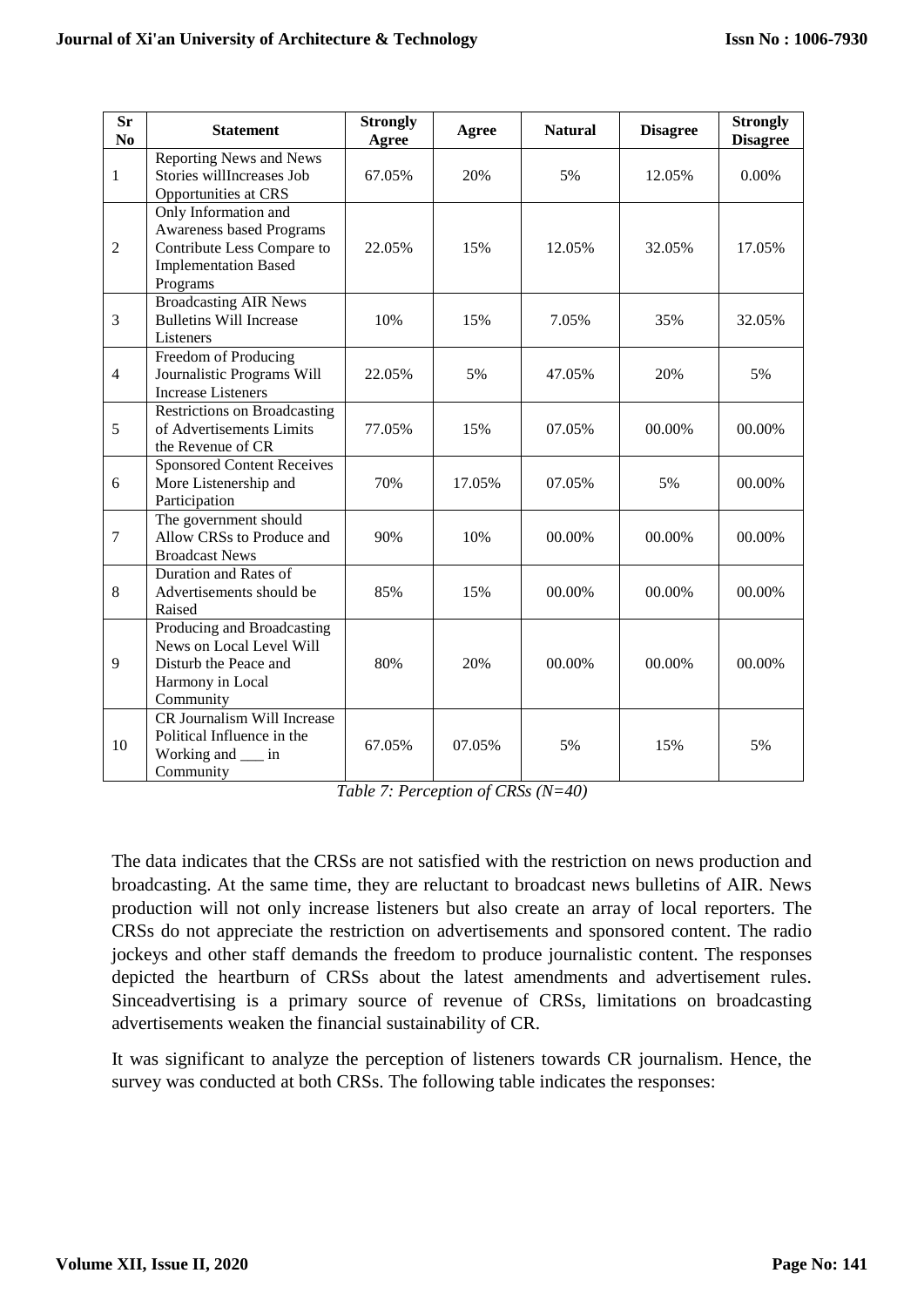| <b>Sr</b><br>N <sub>0</sub> | <b>Statement</b>                                                                                     | <b>Strongly</b><br>Agree | Agree  | <b>Natural</b> | <b>Disagree</b> | <b>Strongly</b><br><b>Disagree</b> |
|-----------------------------|------------------------------------------------------------------------------------------------------|--------------------------|--------|----------------|-----------------|------------------------------------|
| 1                           | News and News Stories<br>Related Programming should                                                  | 49.83%                   | 23.63% | 06.59%         | 15.59%          | 04.34%                             |
| 2                           | be aired from CRS<br>Producing News Will does<br>not Harm the Harmony and<br>Solidarity of Community | 64.46%                   | 13.05% | 02.73%         | 11.41%          | 07.87%                             |
| 3                           | News Production in CR<br>would also Produce Local<br>Reporters                                       | 65.43%                   | 17.84% | 01.76%         | 10.45%          | 04.28%                             |
| $\overline{4}$              | CR Journalism Will Help<br><b>Community Development</b>                                              | 89.38%                   | 04.18% | 01.60%         | 04.18%          | 00.68%                             |

*Table 8: Perception of listeners (N=622)*

The data revealed thatlisteners wouldperceive CR journalism positively. In fact, listeners feel a need for local journalism. Listeners believe that journalism will not generate unrest in society. Instead, it will help the local economy in various ways and open job opportunities in the region. It has been fairly evident from the survey that listeners are going to appreciate news production and broadcasting from CRS.

# **The Resistanceto Social Media**

The reach of social media is increased in the rural regions of India. Since the Digital India campaign, the number of smartphone users in India reached its peak. The social media networks provide interactivity and multimedia experience which has impactedthe traditional mass communication networks. Radio is not an interactive medium. It is also difficult to measure the attention of listeners to specific programming when it comes to the audience survey. However, social media networks bridge this gap. The case of Panzaravani CR revealed a strange fact for the researcher. The mountains surround the CRS. Hence, many nearby towns and villages do not get reception which has become a severe issue for the NGO and CR staff. Unfortunately, the antenna of Panzaravani CR is established in the smoothened ground, which restricts frequencies to cover and reach the specific geographical region. During the focusgroup discussion, it was revealed that even the nearest towns do not get a clear signal on their smartphones and radio sets. Discussing this issue with the station manager, the researcher noticed the fact that Panzaravani CR has a strong presence on social media. Panzaravani CR has created four WhatsApp groups that have more than sixhundred participants. The programs broadcasted from CR are uploaded regularly on these WhatsApp groups. After the morning transmission, the content is uploaded within an hour and the same is followed for evening transmission. In addition to this, RJ's consistently interact with listeners and upload short videos explaining exciting facts and trivia. The RJ's find it easy to acquire feedback from listeners with a notion of interactivity. However, those who own a smartphone can only take advantage of this service. Since the region is tribal, most of the tribes do not own smartphones. As a result, they cannot listen to programming. To summarize, WhatsApp is not anauthentic platform to transmit CR content;nevertheless, it helps not only to reach a specific audience but increase interactivity with them.

The following survey was conducted in the operational region of Panzaravani CR. The purpose of the survey was to investigate theground reality.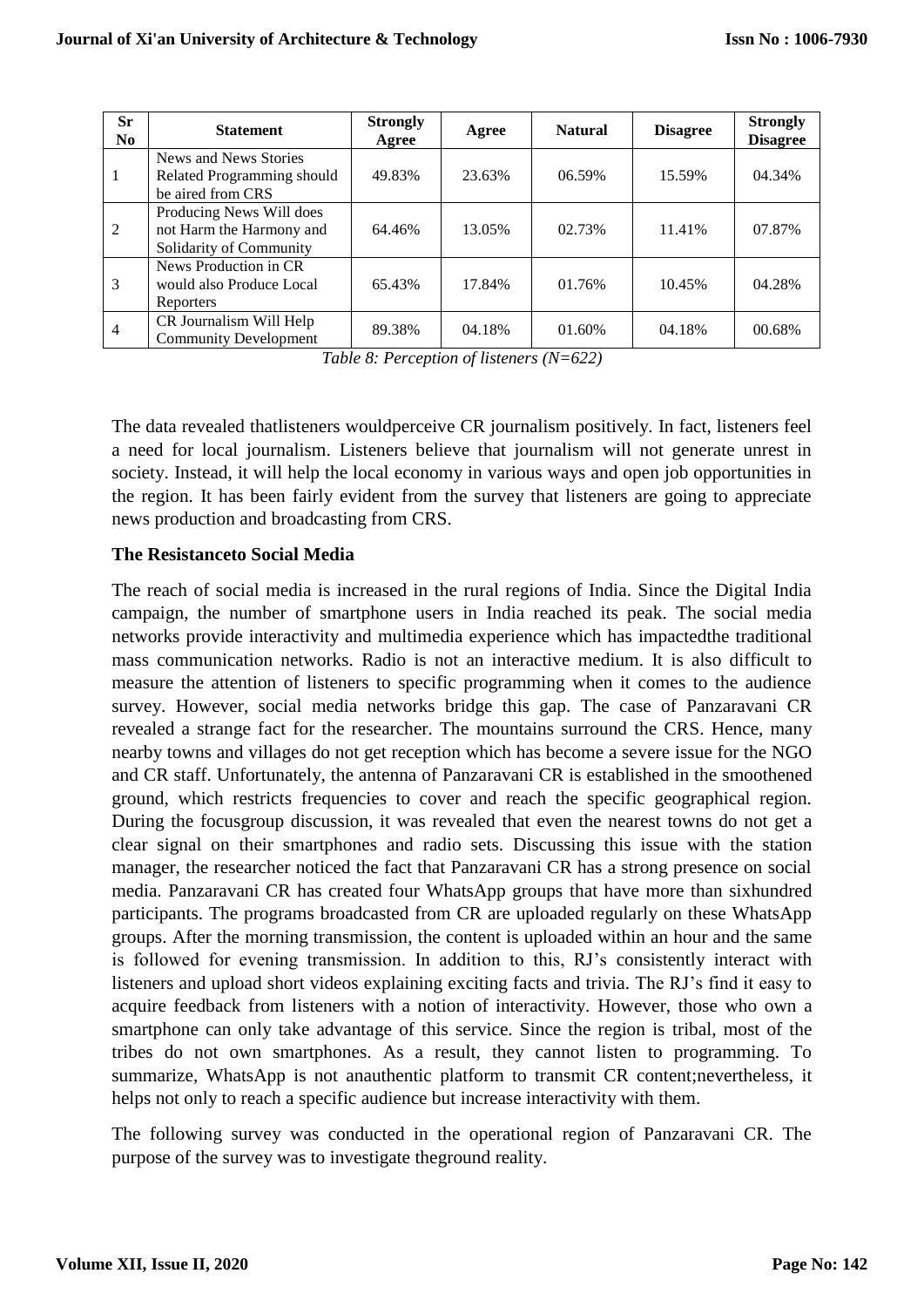| <b>Sr No</b> | <b>Statement</b>                                                    | <b>True</b> | False  |
|--------------|---------------------------------------------------------------------|-------------|--------|
|              | I listen to Panzaravani CR programs<br>only through WhatsApp groups | 72.5%       | 27.41% |
|              | I follow Panzaravani CRS on<br>Facebook                             | 54.19%      | 45.80% |
|              | I submit feedback through WhatsApp<br>groups                        | 69.03%      | 30.96% |
| 4            | I share the programs of Panzaravani on<br>social media              | 60.32%      | 39.67% |

*Table 9: Social Media Habits of CR listeners (N=310)*

The data suggest that most of the respondents listen to Panzaravani CRS through only WhatsApp. Further, most of them interact and share the content on other groups, which allows local content to reach a broader spectrum. The members who belong to the community but live far from it get instant access to the content. These activities help to increase media literacy in people.

# **Conclusion**

Since the beginning of CR in India, news production and broadcasting are prohibited. A few years back, the government thought of amending policy guidelines thatare not appreciated by CRSs. In the current scenario, it seems that the government will not permit journalism production of CRSs in the near future also. However, innovations in programming can change the scenario completely. As described in table five and six, alternatives can be innovative. It is not mandatory to produce journalism in order to deliver news and news stories. It can be done with few tricks in the narratives of feature programs, discussions, interviews, and phone-in programs. There will be way outs for those who try their best. The government never banned newspaper reading on the CR. That way, innovative ideas can put out during the content production process. It will definitely require brainstorming sessions, but the outputs would be smart and beneficial.

Debating over the restriction of government on the CR sector is a worthless activity as it neither produces solutions nor leads to amendment of policy. Even though the present research leadsthe researcher to believe that the government should permit the production of journalism with an implementer structure of monitoring it, instead of censoring the content, the broadcasting should be under surveillance for a specific period. During the period, authorities and experts can guide and train the content production team of CR. The performance and broadcasting can be reviewed as per the structured parameters. The successful broadcasting can award an extension in the production of journalism.

The perception of CRSs and their listeners have limitations when it comes to regulations and restrictions. The surveys have shown that both the working staff of CRS and listeners would appreciate producing and listening to the local news produced by CRS. However, their perception has limited productive outputs. The perception should convert in collaborative efforts towards the amendment in the policy guidelines.